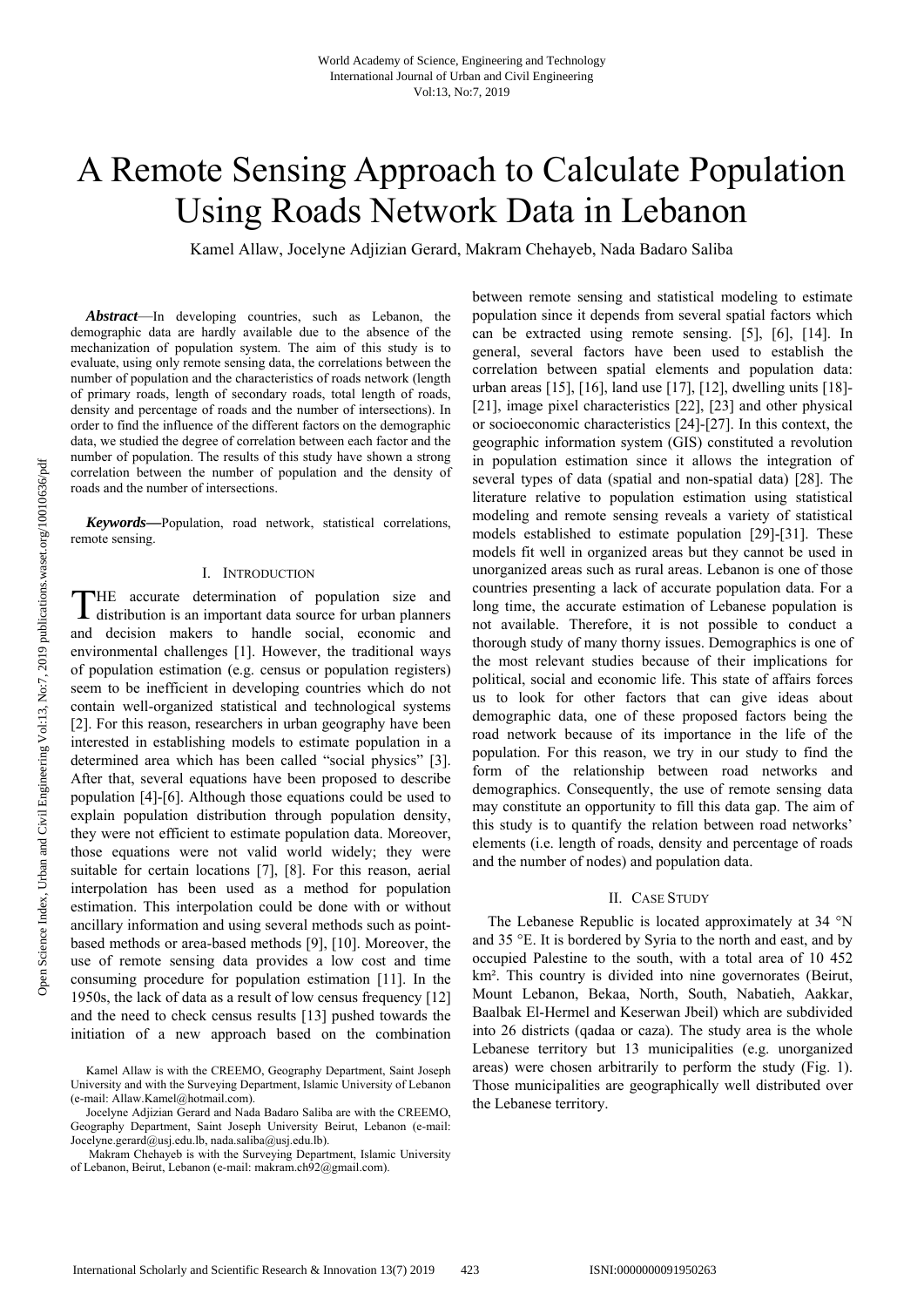

Fig. 1 Distribution of the selected municipalities on the Lebanese man

# III. METHODOLOGY AND DATA

The methodology of this research consists in studying the characteristics of road's network in each municipality (total length of roads, length of primary roads, length of secondary roads, density of roads, percentage of roads and the number of nodes). Then, a bivariate correlation has been established between each one of the road's network characteristics and the population data. After that, the factors showing the highest correlations have been chosen and a multivariate regression has been established in order to establish an equation which relates the factors relative to road's networks characteristics and the population count.





## *A. The Characteristics of Roads' Network*

- 1. Length of roads: The length of primary roads, secondary roads as well as the total length of roads has been determined using the data available at [32]. However, many roads were not available in this data set, so, the digitalization of roads on satellite images has been used to cover the missing data.
- 2. Percentage and density of roads' network: For each municipality, the percentage of roads' network is the ratio between the total area of roads and the area of the municipality. It has been calculated using ArcGIS software by dividing the total area of roads for each municipality by its area. The density of roads' network is defined as the ratio between the total length of roads and the built-up area of the municipality, so, it has been calculated, using ArcGIS, by dividing the total length of the roads with the total built-up area of each municipality (it is expressed in kilometer per kilometer square).
- 3. Number of nodes: A node can be defined as the intersection points between two roads regardless the road's category (e.g. primary or secondary road) [33]. The number of nodes has been determined using the following method: The intersect tool has been used to determine the points of intersection between roads. However, this will generate many points on the same location, so, using dissolve tool (according to points' coordinates), those points can be replaced by a unique node. Then, the number of nodes for each municipality has been calculated.

## *B. The Population Count*

 The data related to the population count have been taken from the municipality.

## IV. RESULTS

#### *A. Bivariate Analysis*

Figs. 3-6 show the linear regression between the chosen factors (length of secondary roads, percentage of roads, density of roads, number of nodes, length of primary roads and total length of roads) and the population count.



Fig. 3 The relation between the effective of population and the total length of roads

The analysis of coefficient of determination (R-squared) in Table I shows that the total length of roads, the number of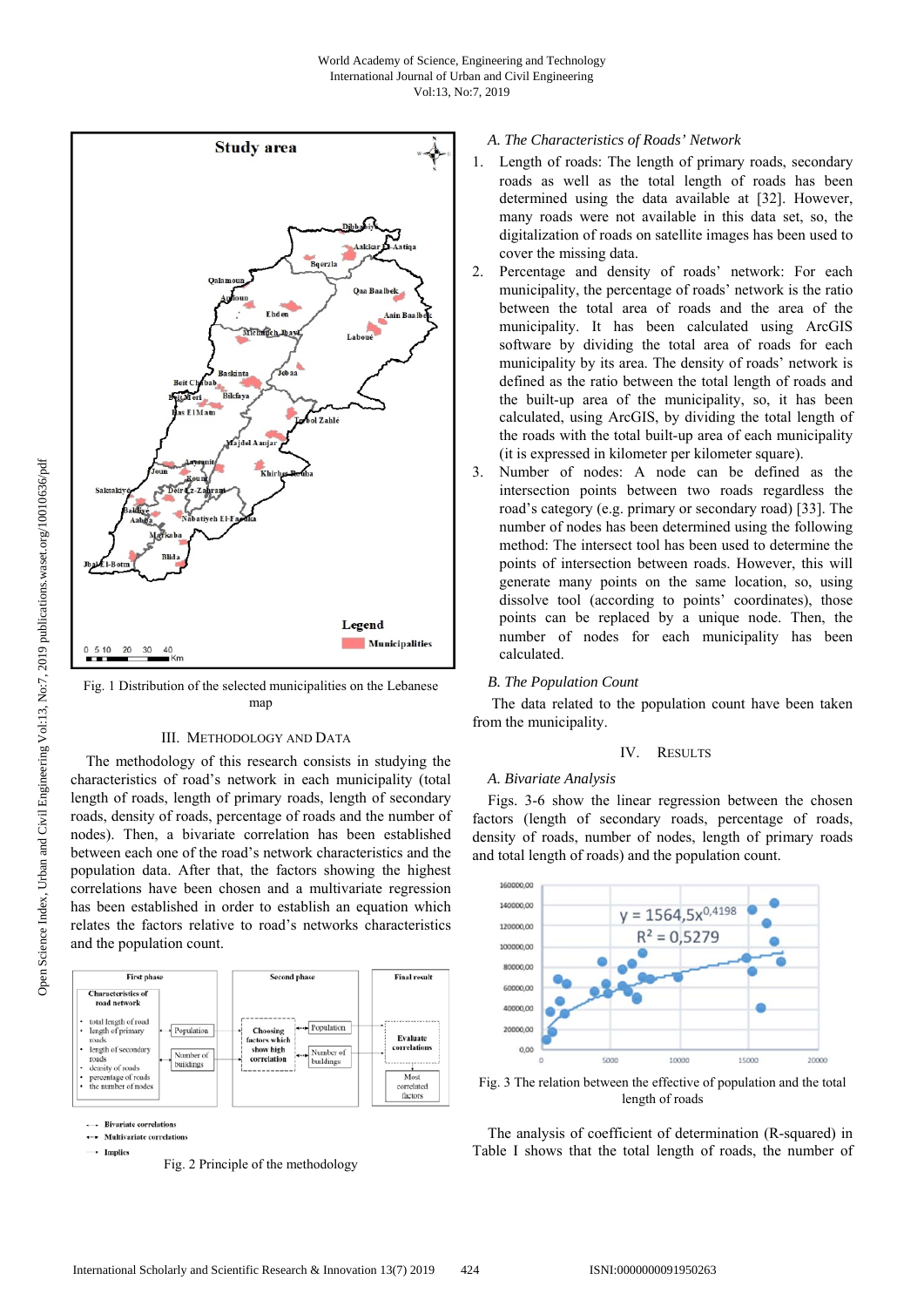nodes, the density of roads and the length of secondary roads are the unique factors which show considerable correlations with the effective of population (Figs. 3-6). As a result, factors whose coefficient of determination (R-squared) is less than 0.5 (e.g. length of primary roads and percentage of roads) might be excluded from the model.



Fig. 4 The relation between the effective of population and the number of nodes



Fig. 5 The relation between the effective of population and the density of roads



Fig. 6 The relation between the effective of population and the length of secondary roads

TABLE I EQUATIONS AND COEFFICIENTS OF DETERMINATION SHOWING THE RELATION BETWEEN THE EFFECTIVE OF POPULATION AND FACTORS RELATIVE TO THE  $CP$   $DQ$  +  $DQ$ <sup>2</sup>

| CHARACTERISTICS OF INOADS THET WORK |                     |                                      |  |  |  |
|-------------------------------------|---------------------|--------------------------------------|--|--|--|
| Independent variable $(X)$          | Equation $(y=a.xb)$ | Coefficient of<br>determination (R2) |  |  |  |
| Length of secondary roads           | $y = 1357.9x0.4251$ | $R^2 = 0.5382$                       |  |  |  |
| Percentage of roads                 | $y = 0.0029x0.3125$ | $R^2 = 0.3551$                       |  |  |  |
| Density of roads                    | $y = 0.3786x0.3098$ | $R^2 = 0.6172$                       |  |  |  |
| Number of nodes                     | 1.7412x0.5737       | $R^2 = 0.6672$                       |  |  |  |
| Length of primary roads             | $y = 279.48x0.3206$ | $R^2 = 0.1649$                       |  |  |  |
| Total length of roads               | $y = 1564.5x0.4198$ | $R^2 = 0.5279$                       |  |  |  |

#### *B. Multivariate Analysis*

The factors which show a high correlation with population count have been chosen to construct the model and generate the equation which relates the population to road's network characteristics. The multivariate regression between the effective of population and the factors related to road's network characteristics (total length of roads, number of nodes, density of roads and length of secondary roads) is given by:

$$
Y = -6410.6 - 0.00044 X1 + 6.3048 X2 + 0.0676 X3 + 1427.411 X4
$$

$$
(1)
$$

where  $Y =$  The effective of population;  $X1 =$  Total length of roads;  $X2 =$  Number of nodes;  $X3 =$  Length of secondary roads;  $X4 = Roads'$  density.

The coefficient of determination (R-squared) of this equation is 0.6. Statistically, this value of r-squared reflects a significant relationship between the independent variables (total length of roads, number of nodes, length of secondary roads and roads' density) and the dependent variable (population count or effective of population)

### *C. Validation*

In order to check the reliability of the model, a validation procedure has been conducted. This procedure consists of choosing 5 municipalities with same characteristics as this study's sample (e.g. unorganized area) with a known population count Y. Then, the generated equation will be applied to determine the estimated population count (Y') of each municipality. After that, the population count (Y) and the estimated population count (Y') will be compared and the root squared mean error (RMSE) will be calculated.

TABLE II

| THE COLLECTED DATA FOR RESULTS' VALIDATION |                                        |                        |                                            |                                        |  |  |
|--------------------------------------------|----------------------------------------|------------------------|--------------------------------------------|----------------------------------------|--|--|
| n                                          | Total length of<br>roads $(X1)$<br>[m] | Number of<br>nodes(X2) | Length of<br>secondary roads<br>$(X3)$ [m] | Roads' density<br>(X4)<br>[ $km/km2$ ] |  |  |
|                                            | 57962.04                               | 189                    | 51499.44                                   | 7.04                                   |  |  |
| 2                                          | 41145.52                               | 134                    | 36558.02                                   | 4.98                                   |  |  |
| 3                                          | 74061.936                              | 241.2                  | 65804.436                                  | 8.964                                  |  |  |
| 4                                          | 37030.968                              | 120.6                  | 32902.218                                  | 4.482                                  |  |  |
| 5                                          | 55546.45                               | 180.9                  | 49353.33                                   | 6.723                                  |  |  |

| TABLE III<br>THE COMPARISON BETWEEN KNOWN AND ESTIMATED POPULATION |                  |                         |          |  |  |
|--------------------------------------------------------------------|------------------|-------------------------|----------|--|--|
| Municipality index                                                 | Known population | Estimated<br>population | Residual |  |  |
|                                                                    | 7957             | 8286                    | 329      |  |  |
| 2                                                                  | 3891             | 3996                    | 105      |  |  |
| 3                                                                  | 12167            | 12321                   | 154      |  |  |
|                                                                    | 2814             | 2955                    | 141      |  |  |
|                                                                    | 7500             | 7638                    | 138      |  |  |

The residual is the difference between the estimated value and the known value (or most probable value). The root mean squared error has been calculated by squaring the residuals, calculating their average, then, calculating the square root of the result (2):

$$
RMSE = \sqrt{\frac{\sum_{i=1}^{N} (Y' - Y)^2}{N}}
$$
 (2)

where  $N =$  Sample size.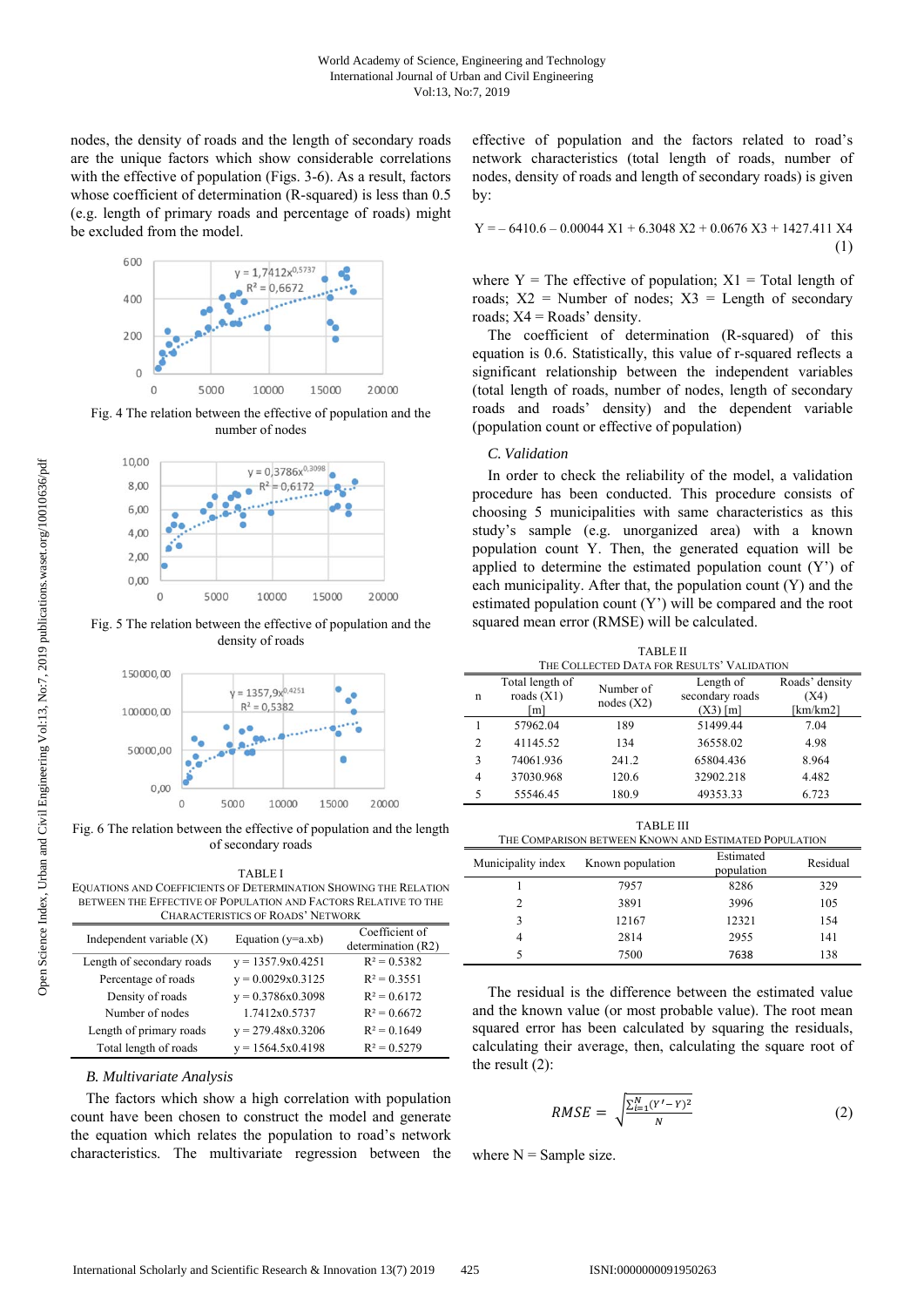The value of RMSE shows that this model has an error of estimation equivalent to 191 which might be considered as acceptable since it constitutes only 2% of difference for a village of 10,000 inhabitants. Moreover, this error may be explained by other factors affecting population.

# V. DISCUSSION

As a result of those statistical analyses, a weak relation has been detected between the effective of population and the length of primary roads  $(R2 = 0.1649)$  on one hand, and between the effective of population and the percentage of roads  $(R2 = 0.3551)$  on the other hand. In fact, according to the used classification, primary roads are the roads relating two municipalities (major roads), for this reason, their lengths are not proportional with the effective of population because the existence of primary roads will not be largely affected by the urban sprawl and population growth. In addition, the weak relation between the percentage of roads and the effective of population can be explained by the adopted definition of roads' percentage which takes into consideration the whole area of the municipality which may contain unpopulated areas. In contrast, a strong relation has been detected between the effective of population and each one of the following factors: the length of secondary roads  $(R2 = 0.5382)$ , the number of nodes (R2 = 0.6672), the total length of roads (R2 = 0.5279) and the density of roads  $(R2 = 0.6172)$ . This result can be explained by the internal relations between the road network's elements. To illustrate, the secondary roads are usually existent in case of urban sprawl which means the actual or future population growth. Moreover, the total length of roads is constituted by the combination of the length of secondary roads and the length of primary roads. Furthermore, the number of nodes increases with the rise of roads' ramification (represented by the intersection of primary and secondary roads). At the end, the density of roads, defined as the ratio between the total area of the roads and the sum of built-up areas in a municipality, proves the existence of a strong relation between the effective of population and the built-up areas from one side, and the roads' total area from the other side.

#### VI. CONCLUSION

The combination of Remote Sensing data, GIS tools and statistical analysis is profitable to evaluate the correlations between demographic data and characteristics of roads' network. In fact, remote sensing data and GIS tools were essential to extract the characteristics of roads' network and the bivariate analyses were helpful to choose the most correlated factors with the roads' network. As a result, a strong relation has been detected between the effective of population and four elements of roads' network characteristics (length of secondary roads, total length of roads, number of nodes and density of roads). Moreover, the internal relations between those elements have increased the correlation between each one of them and the effective of population. The other elements (length of primary roads and percentage of

roads) are not correlated with the effective of population because of the lack of relation between their values and the resultant urban growth. Finally, this study has generated a mathematical relation applicable to rural areas where the knowledge of roads' network elements (easily extracted using remote sensing data and GIS techniques) can help in population's estimation. For future researches, it is recommended to correlate the findings of this research with other morphological characteristics affecting population such as buildings. Moreover, population estimation using remote sensing data needs to be enhanced in order to generate geographic and statistical models compatible with different types of zones and with the highest possible accuracy.

#### **REFERENCES**

- [1] Liu, X., and K. C. Clarke, 2002, "Estimation of residential population using high resolution satellite imagery." Proceedings of the 3rd Symposium on Remote Sensing of Urban Areas.
- [2] Anderson, D., and Anderson, P., 1973. Population estimates by humans and machines. Photogrammetric Engineering, 39, 147–154.
- [3] Stewart, Wartnz J. Q and W., 1958, "Physics of Population Distribution," Journal of Regional Science, 1:99-113.
- [4] Clark, C., 1951, "Urban Population Densities," Journal of the Royal Statistical Society, 114:490-496.
- [5] Sutton, P., 1997. Modeling population density with night-time satellite imagery and GIS, Computing, Environment and Urban Systems, 21:227–244.
- [6] Parr, J. B., 1985, "A Population-Density Approach to Regional Spatial Structure," Urban Studies, 22(4):289-303.
- [7] Weiss, H. K., 1961, "The Distribution of Urban Population and an Application to a Servicing Problem," Operations Research, 9(6):860- 874.
- [8] Newling, B. E., 1965, "Urban Growth and Spatial Structure— Mathematical Models and Empirical Evidence," Annals of the Association of American Geographers,55(4):637-637.
- [9] Lam, N. S., 1983, "Spatial Interpolation Methods: A Review," The American Cartographer, 10(2):129-149.
- [10] Eicher, C. L. and C. A. Brewer, 2001, "Dasymetric Mapping and Areal Interpolation: Implementation and Evaluation," Cartography and Geographic Information Science, 28(2): 125-138.
- [11] Sutton, P., D. Roberts, C. Elvidge, and K. Baugh, 2001. Census from heaven: an estimate of the global human population using night-time satellite imagery. International Journal of Remote Sensing, 1-16, Preview article.
- [12] Kraus, S. P., Senger, L. W. and J. M. Ryerson, 1974, "Estimating Population from Photographically Determined Residential Land Use Types," Remote Sensing of Environment, 3(1):35-42.
- [13] Clayton, C. and Estes J., 1980, "Image Analysis as a Check on Census Enumeration Accuracy" Photogrammetric Engineering and Remote Sensing, 46:757-764.
- [14] Batty, M. and Longley P., 1994, Fractal Cities: A Geometry of Form and Function, London, UK/San Diego, CA: Academic Press, 394 p.
- [15] Lo, C. P. and Welch R., 1977, "Chinese Urban Population Estimates," Annals of the Association of American Geographers, 67(2):246-253.
- [16] Lee, Y., 1989, An Allometric Analysis of the United States Urban System: 1960-80, Environment and Planning A, 21(4):463-476.
- [17] Weber, C., 1994, "Per-zone Classification of Urban Land Use Cover for Urban Population estimation," in Environmental Remote Sensing from Regional to Global
- [18] Green, N. E., 1956, "Aerial Photographic Analysis of Residential Neighborhoods: An Evaluation of Data Accuracy," Social Forces, 35:142-147.
- [19] Porter, P. W., 1956, Population Distribution and Land Use in Liberia, Ph.D. thesis, London School of Economics and Political Science, London, UK, 213 p.<br>[20] Hsu, S. Y., 1971,
- "Population Estimation," Photogrammetric Engineering, 37:449-454.
- [21] Lo, C. P. and H. F. Chan, 1980, "Rural Population Estimation from Aerial Photographs," Photogrammetric Engineering and Remote Sensing, 46:337-345.